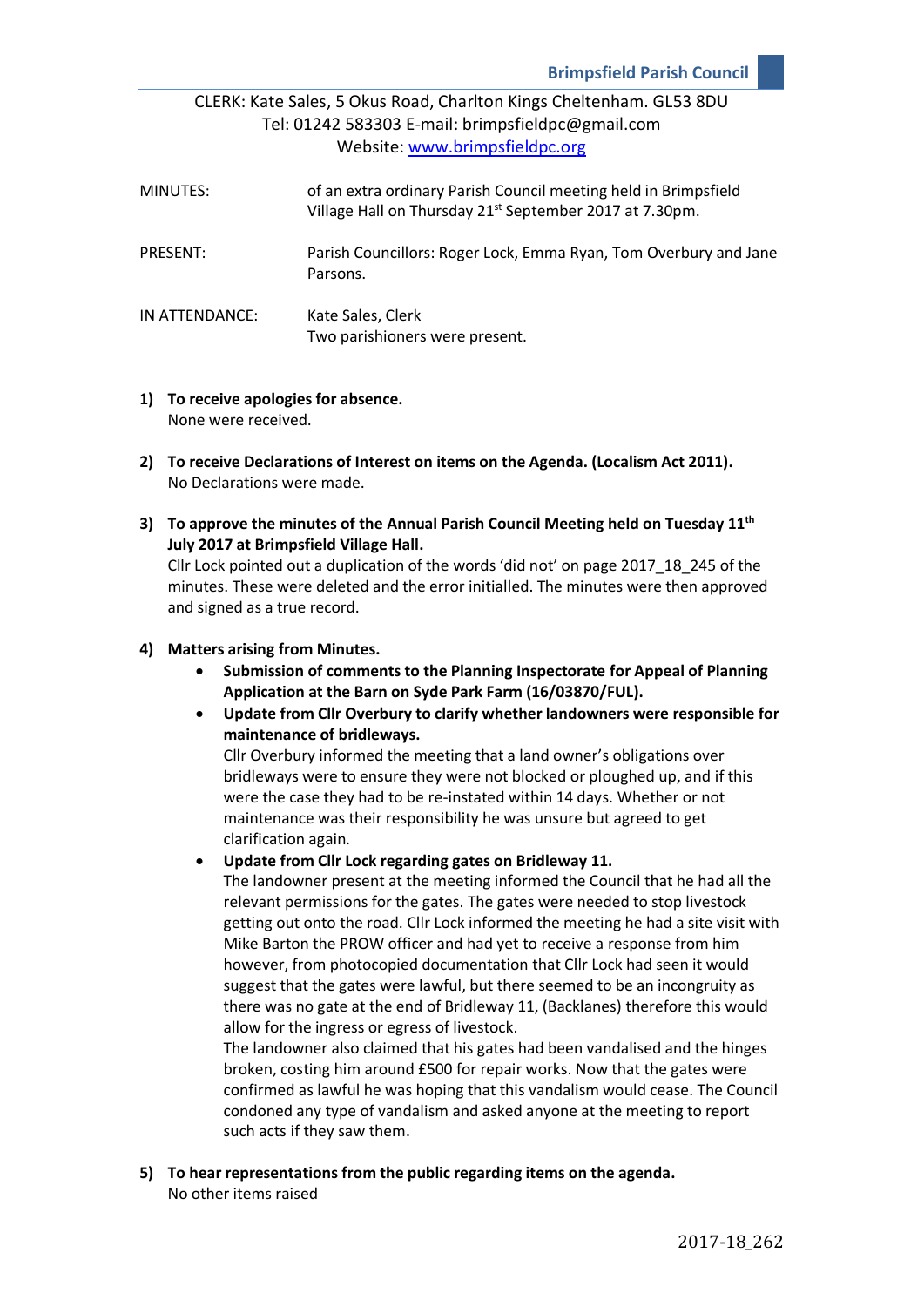**6) To inform the meeting of Cllr Ward's resignation from the Parish Council and that a notice of the vacancy has been published.**

This was acknowledged and it was agreed that unless an election was required co-option to fill this seat would take place at the next meeting.

**7) To co-opt a new councillor onto the Parish Council. (Note: this is not for the replacement of Cllr Ward but the previously unfilled seat.)**

Cllr Ryan proposed that Hayley Harrison should be co-opted onto the Parish Council. This was seconded by Cllr Parsons. It was therefore resolved that Hayley Harrison be coopted onto the Council. Hayley signed her Declaration of Office and joined the councillors at the meeting table.

**8) To discuss the possibilities of having a joint open meeting with Cowley Parish Council to canvass opinions about the A417 improvements.**

A discussion took place as to whether a joint meeting with Cowley should take place, or whether Brimpsfield should hold their own public meeting. Concerns were raised over the fact that Cowley residents may have different or conflicting views to that of Brimpsfield residents, and that a local meeting might encourage a greater number of residents to attend if they didn't have to travel so far. It was agreed that the Chair would have further talks with the Chair of Cowley Parish Council to discuss options.

#### **9) Finances**

• **To approve payments.** 

These were approved.

| Payments made between meetings        |              |                            |                |                        |  |
|---------------------------------------|--------------|----------------------------|----------------|------------------------|--|
|                                       |              | No payments made           |                |                        |  |
| The following payments to be approved |              |                            |                |                        |  |
| Chq<br>no                             | <b>Payee</b> | <b>Purpose</b>             | Auth           | <b>Cheque</b><br>value |  |
|                                       | K Sales      | Clerk's salary - September | LGA 1972 s.112 | 218.14                 |  |

#### **10) Items for information only**

*NOTE: no decisions can be made on items raised in this section. Discussions can lead to items being included on the Agenda for the next meeting only.*

The Chair informed the meeting that he had received a phone call from a resident claiming that a house on the outskirts of Birdlip adjacent to Ivy Lodge Farm was registered on common land. A member of the Parish had been looking into this and had used the Parish Council's archive to see objections to consent being given. It had transpired that the Commons Commission had not been alerted and that as it was their land they should be the ones to object to it.

The Chair also reminded councillors to view planning application proposals before they came to a meeting so productive discussions and decisions could take place.